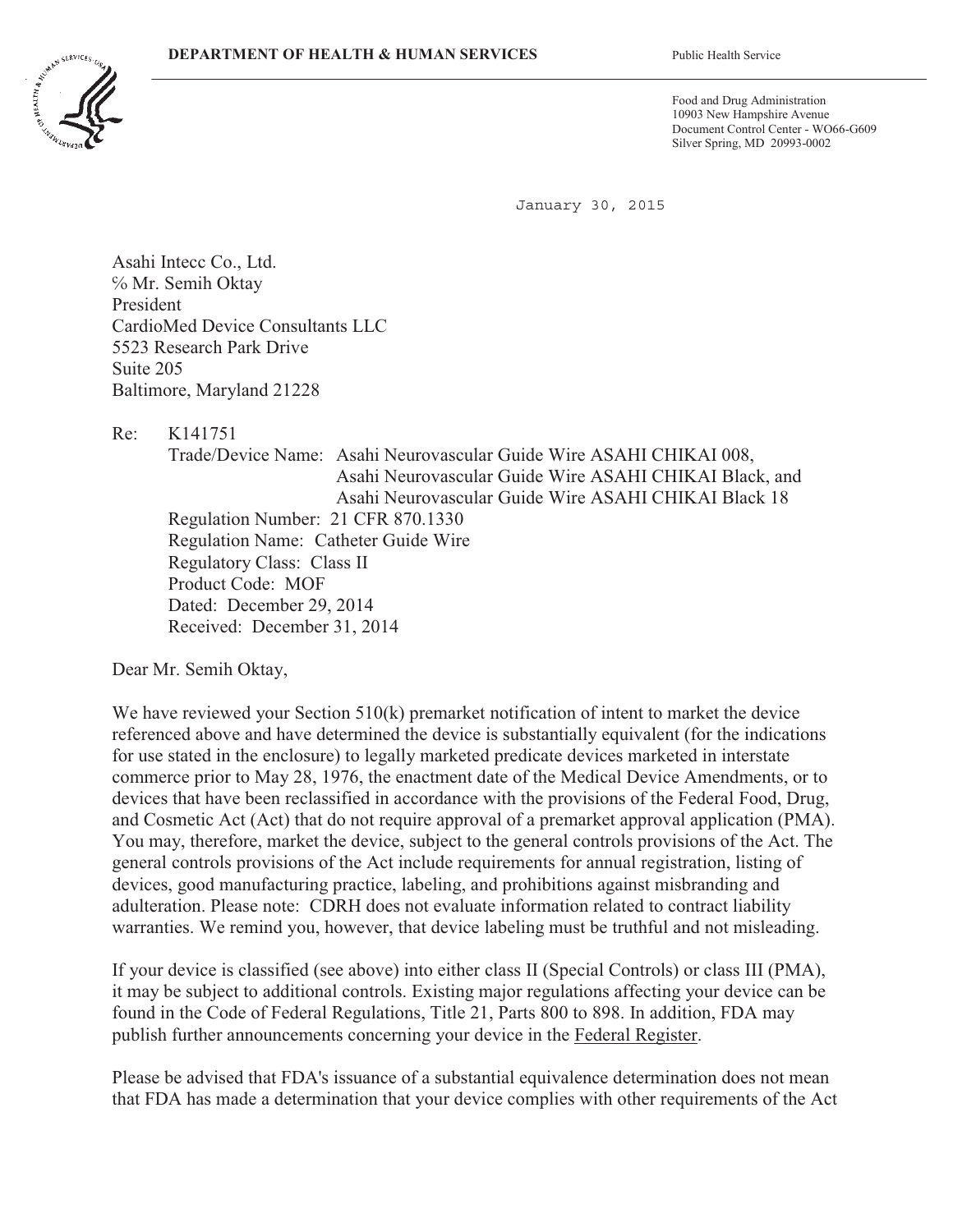or any Federal statutes and regulations administered by other Federal agencies. You must comply with all the Act's requirements, including, but not limited to: registration and listing (21 CFR Part 807); labeling (21 CFR Part 801); medical device reporting (reporting of medical devicerelated adverse events) (21 CFR 803); good manufacturing practice requirements as set forth in the quality systems (QS) regulation (21 CFR Part 820); and if applicable, the electronic product radiation control provisions (Sections 531-542 of the Act); 21 CFR 1000-1050.

If you desire specific advice for your device on our labeling regulation (21 CFR Part 801), please contact the Division of Industry and Consumer Education at its toll-free number (800) 638-2041 or (301) 796-7100 or at its Internet address

http://www.fda.gov/MedicalDevices/ResourcesforYou/Industry/default.htm. Also, please note the regulation entitled, "Misbranding by reference to premarket notification" (21 CFR Part 807.97). For questions regarding the reporting of adverse events under the MDR regulation (21 CFR Part 803), please go to

http://www.fda.gov/MedicalDevices/Safety/ReportaProblem/default.htm for the CDRH's Office of Surveillance and Biometrics/Division of Postmarket Surveillance.

You may obtain other general information on your responsibilities under the Act from the Division of Industry and Consumer Education at its toll-free number (800) 638-2041 or (301) 796-7100 or at its Internet address

http://www.fda.gov/MedicalDevices/ResourcesforYou/Industry/default.htm.

Sincerely yours,

Carlos L. Peña, PhD, MS **Director** Division of Neurological and Physical Medicine Devices Office of Device Evaluation Center for Devices and Radiological Health

Enclosure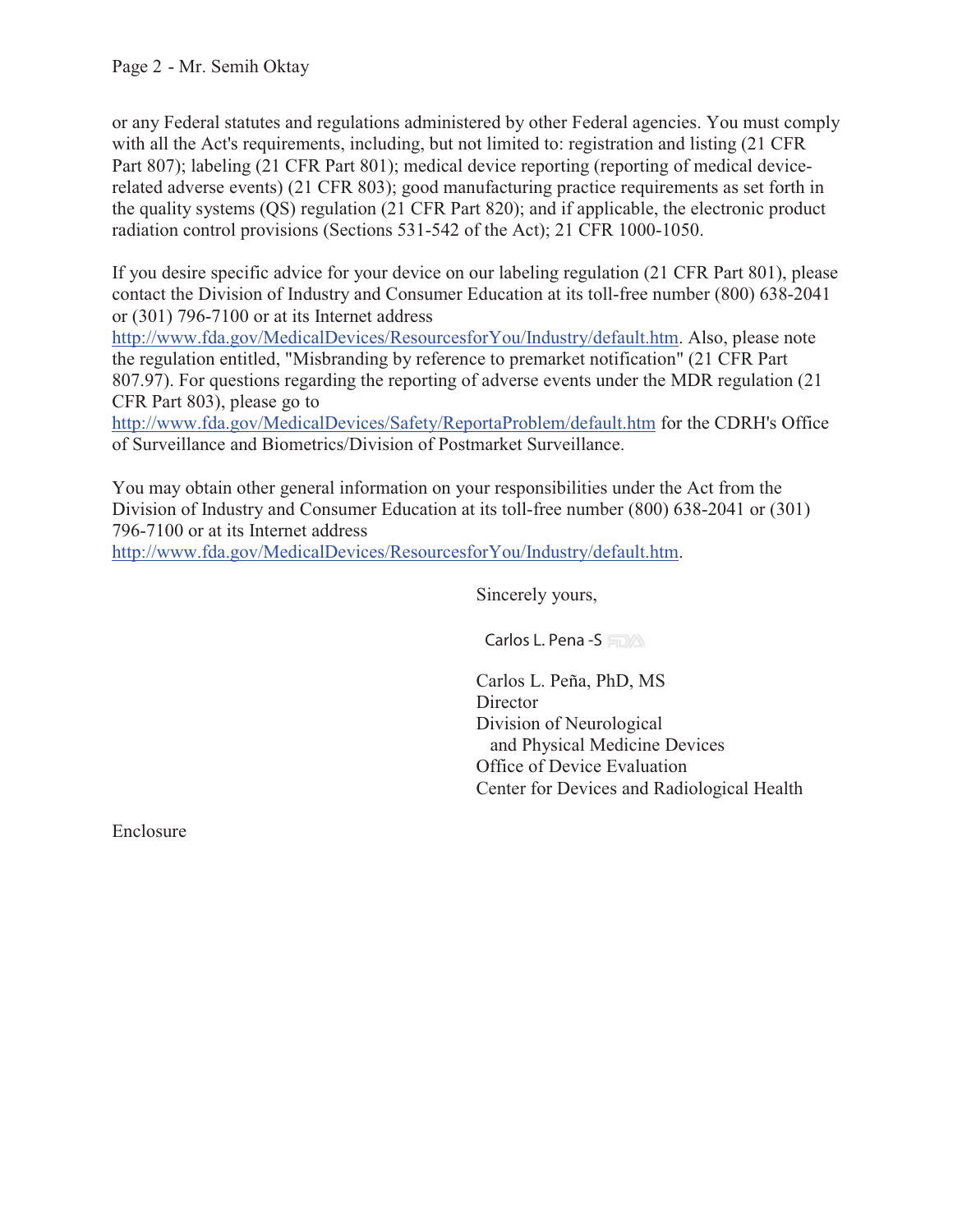### **Indications for Use**

510(k) Number *(if known)* K141751

#### Device Name

ASAHI Neurovascular Guide Wire ASAHI CHIKAI 008 ASAHI Neurovascular Guide Wire ASAHI CHIKAI black ASAHI Neurovascular Guide Wire ASAHI CHIKAI black 18

Indications for Use *(Describe)*

This guide wire is intended to be used in the neuro vasculature to facilitate the placement and exchange of therapeutic devices such as cerebral catheters during intravascular therapy. This guide wire is intended for use only in the neuro vasculature.

| Type of Use (Select one or both, as applicable)          |                                             |
|----------------------------------------------------------|---------------------------------------------|
| $\boxtimes$ Prescription Use (Part 21 CFR 801 Subpart D) | Over-The-Counter Use (21 CFR 801 Subpart C) |

**CONTINUE ON A SEPARATE PAGE IF NEEDED.** 

This section applies only to requirements of the Paperwork Reduction Act of 1995.

#### **\*DO NOT SEND YOUR COMPLETED FORM TO THE PRA STAFF EMAIL ADDRESS BELOW.\***

The burden time for this collection of information is estimated to average 79 hours per response, including the time to review instructions, search existing data sources, gather and maintain the data needed and complete and review the collection of information. Send comments regarding this burden estimate or any other aspect of this information collection, including suggestions for reducing this burden, to:

> Department of Health and Human Services Food and Drug Administration Office of Chief Information Officer Paperwork Reduction Act (PRA) Staff *PRAStaff@fda.hhs.gov*

"An agency may not conduct or sponsor, and a person is not required to respond to, a collection of *information unless it displays a currently valid OMB number."*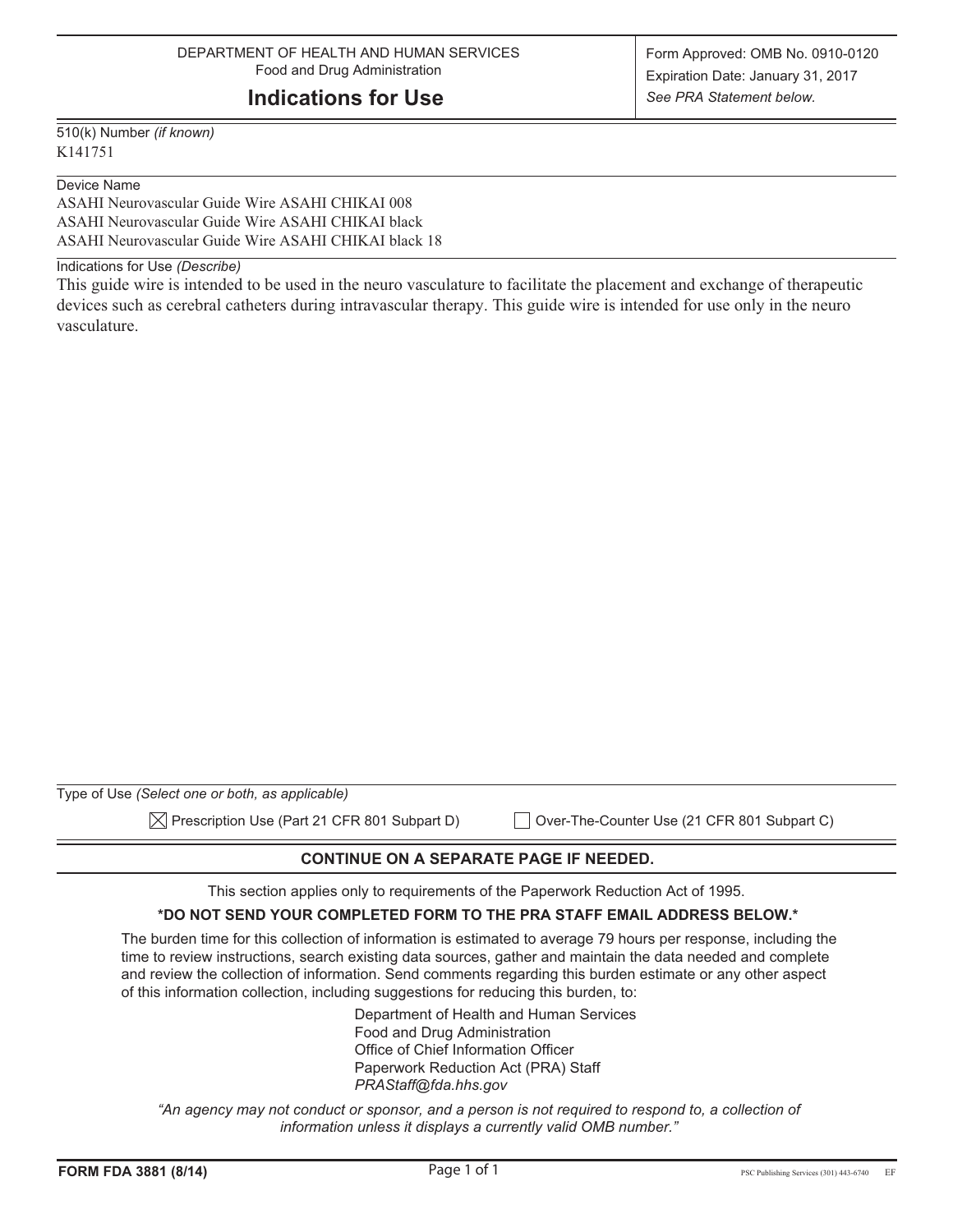#### **510(k) SUMMARY**

This 510(k) Summary is submitted in accordance with the requirements of 21 CFR Part 807.92(c).

## **Applicant**:

Asahi Intecc Co., Ltd. 1703 Wakita-cho, Moriyama-ku Nagoya, Aichi 463-0024 Japan

# **Official Correspondent:**

Yoshi Terai President, CEO Asahi Intecc USA, Inc. 2500 Red Hill Avenue, Suite 210 Santa Ana, CA 92705 Tel: (949) 756-8252 FAX: (949) 756-8165 e-mail: [asahi.ra-fda@asahi-intecc.com](mailto:asahi.ra-fda@asahi-intecc.com)

**Date Prepared:** January 27, 2015

### **Device Information**:

| <b>Proprietary Name:</b> | ASAHI Neurovascular Guide Wire ASAHI CHIKAI 008      |  |  |  |
|--------------------------|------------------------------------------------------|--|--|--|
|                          | ASAHI Neurovascular Guide Wire ASAHI CHIKAI black    |  |  |  |
|                          | ASAHI Neurovascular Guide Wire ASAHI CHIKAI black 18 |  |  |  |
| Common/Usual Name:       | Guide Wire                                           |  |  |  |
| <b>Regulation Name:</b>  | Neurovascular Catheter Guide Wire                    |  |  |  |
| <b>Regulatory Class:</b> | Class II                                             |  |  |  |
| <b>Product Code:</b>     | <b>MOF</b>                                           |  |  |  |

### **Predicate Devices:**

- Micro Therapeutics Silverspeed Hydrophilic Guidewires (K993257)
- Micro Therapeutics Mirage Hydrophilic Guidewire (K002212)
- ASAHI Neurovascular Guide Wire ASAHI CHIKAI (K110584)
- ASAHI Neurovascular Guide Wire ASAHI CHIKAI 10 (K112979)
- ASAHI Prowater and Marker Wire Guide Wires (JoWire Neo's PTCA Guide Wire K022762)
- ASAHI PTCA Guide Wire Fielder (K052022)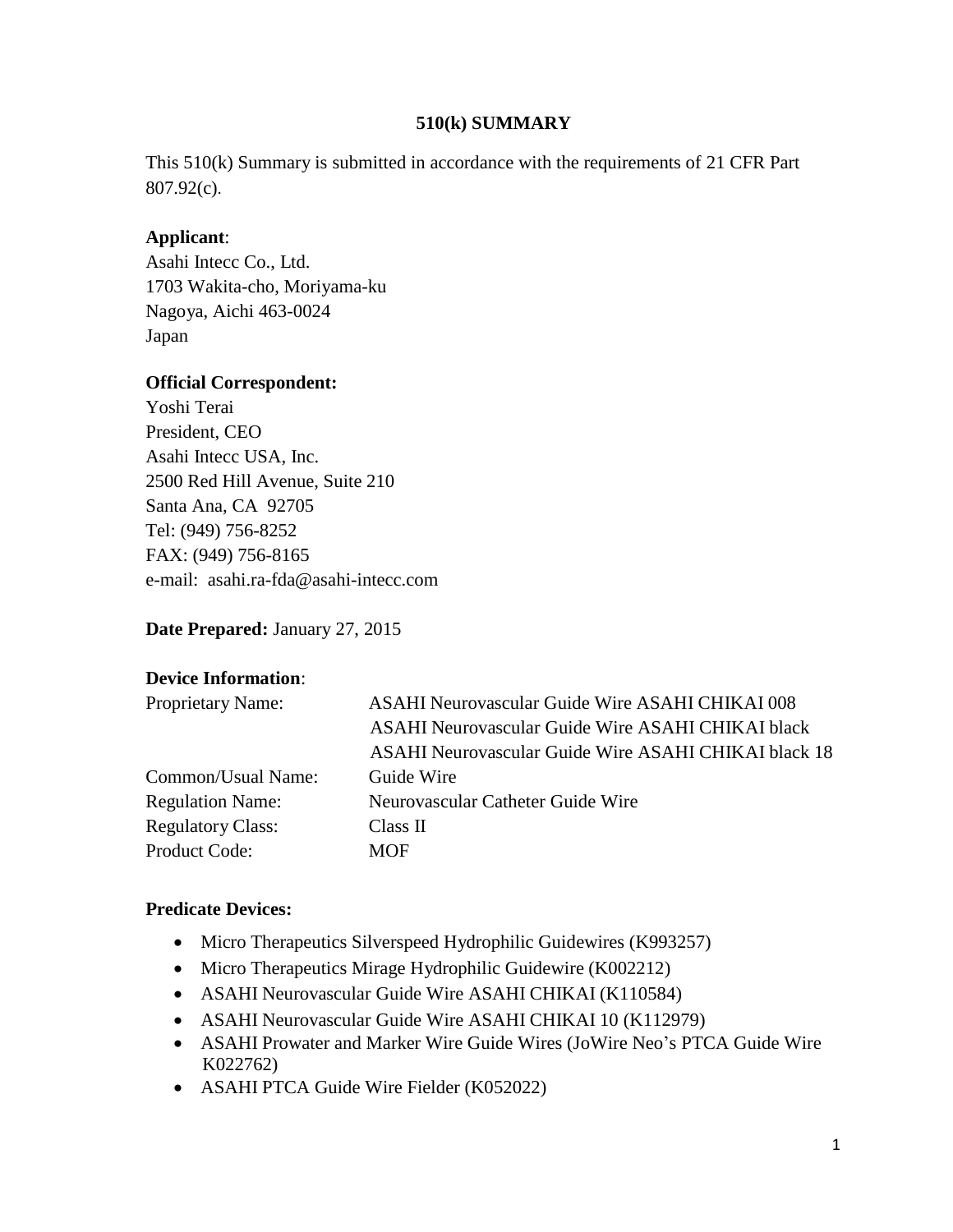#### **Device Description**:

The ASAHI Neurovascular Guide Wire ASAHI CHIKAI 008, ASAHI Neurovascular Guide Wire ASAHI CHIKAI black, and the ASAHI Neurovascular Guide Wire ASAHI CHIKAI black 18 (ASAHI CHIKAI series) is a line extension of the ASAHI CHIKAI (K110584) and the ASAHI CHIKAI 10 (K112979).

The ASAHI CHIKAI series of steerable guide wires are constructed from a stainless steel core wire with a coil assembly consisting of an inner and outer coil soldered to the core wire. Distal outer diameter and tip shape of the ASAHI CHIKAI series range from 0.008 inches (0.20mm) with a straight tip for the ASAHI CHIKAI 008, to 0.014 inches (0.36mm) Round Curve or Angled  $90^0$  tip for the ASAHI CHIKAI black, to 0.018 inches (0.45mm) with a Round Curve tip for the ASAHI CHIKAI 18. The ASAHI CHIKAI and ASAHI CHIKAI black 18 are 200cm long, and the ASAHI CHIKAI black is available in 200cm and 300cm lengths.

### **Indication for Use:**

This guide wire is intended to be used in the neuro vasculature to facilitate the placement and exchange of therapeutic devices such as cerebral catheters during intravascular therapy. This guide wire is intended for use only in the neuro vasculature.

### **Comparison of Technological Characteristics**

The indication, design, materials, and manufacturing methods of the ASAHI CHIKAI series are the same or similar to those used for the ASAHI CHIKAI and CHIKAI 10 neurovascular guide wires and share similarities with Micro Therapeutics' neurovascular guide wires. A summary table comparing the technological characteristics of the ASAHI CHIKAI series with the predicate neurovascular devices is shown in Table 1.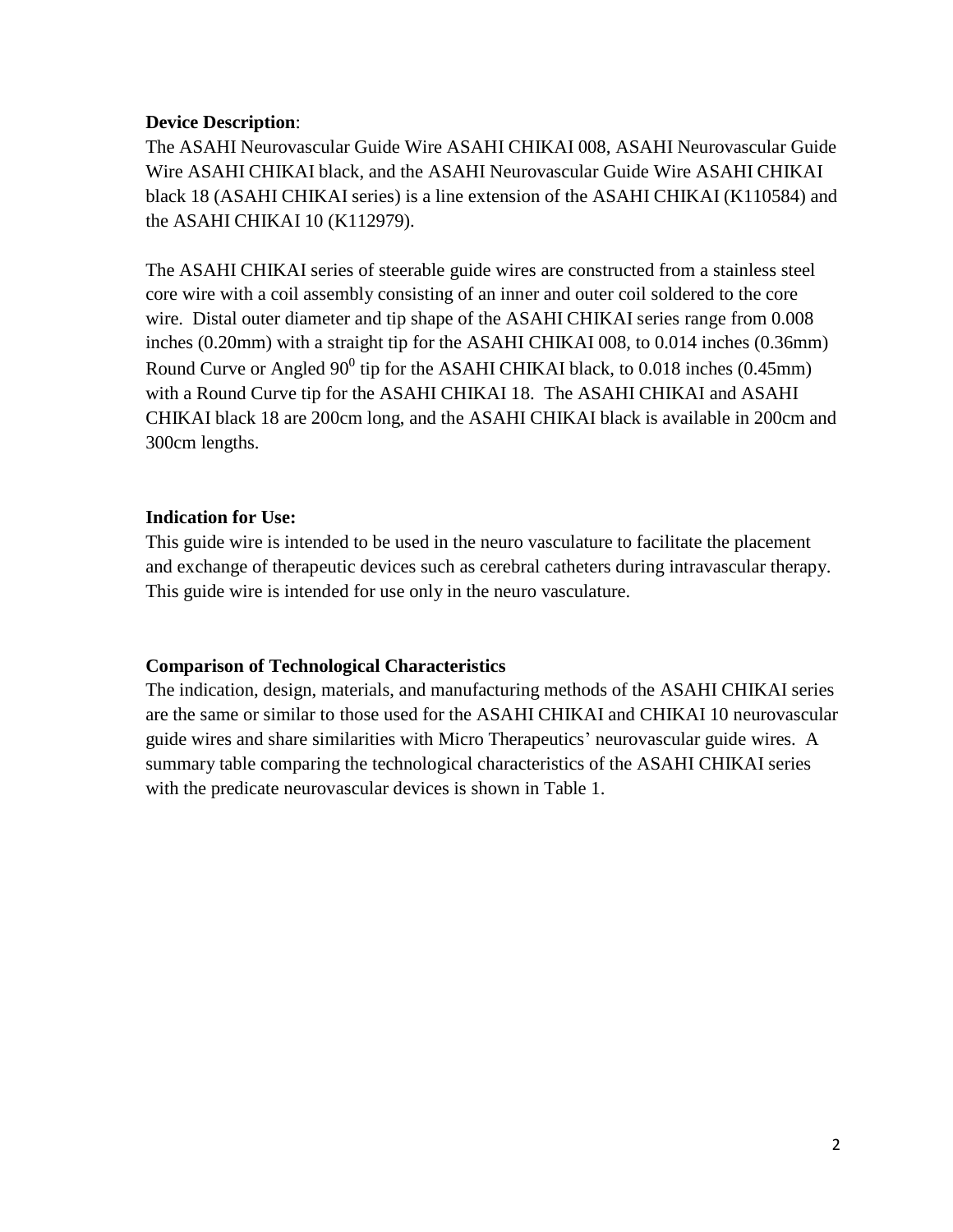| <b>MFR</b>                                 | <b>ASAHI Neurovascular</b><br><b>Guide Wire</b>                                                                                                                                                                                                                                  |                                         | <b>ASAHI Neurovascular</b><br><b>Guide Wire</b>                                                                 |                                                                                                                                                                                                                                                                                                              | <b>Micro</b><br><b>Therapeutics</b>             | <b>Micro</b><br><b>Therapeutics Inc</b>                                                                                                                                                         |                                           |
|--------------------------------------------|----------------------------------------------------------------------------------------------------------------------------------------------------------------------------------------------------------------------------------------------------------------------------------|-----------------------------------------|-----------------------------------------------------------------------------------------------------------------|--------------------------------------------------------------------------------------------------------------------------------------------------------------------------------------------------------------------------------------------------------------------------------------------------------------|-------------------------------------------------|-------------------------------------------------------------------------------------------------------------------------------------------------------------------------------------------------|-------------------------------------------|
| <b>Device</b><br><b>Name</b>               | <b>ASAHI</b><br><b>CHIKAI</b><br>008                                                                                                                                                                                                                                             | <b>ASAHI</b><br><b>CHIKAI</b><br>black  | <b>ASAHI</b><br><b>CHIKAI</b><br>black 18                                                                       | <b>ASAHI</b><br><b>CHIKAI</b>                                                                                                                                                                                                                                                                                | <b>ASAHI</b><br><b>CHIKAI10</b>                 | <b>Inc. Silverspeed</b><br>Hydrophilic<br><b>Guidewires</b>                                                                                                                                     | <b>Mirage</b><br>Hydrophilic<br>Guidewire |
| 510(k)                                     | Subject 510k                                                                                                                                                                                                                                                                     |                                         |                                                                                                                 | K110584                                                                                                                                                                                                                                                                                                      | K112979                                         | K993257                                                                                                                                                                                         | K002212                                   |
| <b>Intended</b><br>Use                     | This guide wire is intended to be<br>used in the neuro vasculature to<br>facilitate the placement and<br>exchange of therapeutic devices<br>such as cerebral catheters during<br>intravascular therapy. This guide<br>wire is intended for use only in<br>the neuro vasculature. |                                         |                                                                                                                 | <b>ASAHI Neurovascular Guide</b><br>Wire is intended to be used in<br>the neuro vasculature to<br>facilitate the placement and<br>exchange of therapeutic devices<br>such as cerebral catheters<br>during intravascular therapy.<br>This guide wire is intended for<br>use only in the neuro<br>vasculature. |                                                 | For general intravascular use to aid in<br>the selective placement of catheters in<br>the peripheral, visceral, and cerebral<br>vasculature during diagnostic and/or<br>therapeutic procedures. |                                           |
| <b>Class</b>                               | 21 CFR 870.1330, Class II                                                                                                                                                                                                                                                        |                                         | Same                                                                                                            |                                                                                                                                                                                                                                                                                                              | Same                                            |                                                                                                                                                                                                 |                                           |
| <b>Device</b><br>design                    | Stainless Steel core wire with an<br>outer and inner coils                                                                                                                                                                                                                       |                                         | Same                                                                                                            |                                                                                                                                                                                                                                                                                                              | Stainless steel core wire with an outer<br>coil |                                                                                                                                                                                                 |                                           |
| Outer<br>Coating<br><b>Material</b>        | Hydrophilic<br>PTFE - proximal 300 cm length<br>CHIKAI black only                                                                                                                                                                                                                |                                         | Hydrophilic<br>PTFE - proximal 300cm length<br>only                                                             |                                                                                                                                                                                                                                                                                                              | Hydrophilic                                     |                                                                                                                                                                                                 |                                           |
| <b>Outer</b><br><b>Coil OD</b>             | $0.20$ mm                                                                                                                                                                                                                                                                        | $0.36$ mm                               | $0.45$ mm                                                                                                       | $0.36$ mm                                                                                                                                                                                                                                                                                                    | $0.26$ mm                                       | 0.36, 0.41, & 0.45mm                                                                                                                                                                            | $0.20$ mm                                 |
| <b>Overall</b><br>length                   | 200cm                                                                                                                                                                                                                                                                            | 200cm,<br>300cm                         | 200cm                                                                                                           | 200cm<br>300cm                                                                                                                                                                                                                                                                                               | 200cm<br>300cm                                  | 200cm                                                                                                                                                                                           | 200cm                                     |
| <b>Tip shape</b>                           | Straight                                                                                                                                                                                                                                                                         | Round<br>Curve,<br>Angled<br>$90^\circ$ | Round<br>Curve                                                                                                  | Straight                                                                                                                                                                                                                                                                                                     |                                                 | Straight                                                                                                                                                                                        |                                           |
| <b>Sterilizing</b><br>Method/<br>Packaging | ETO sterilized guide wire is<br>inserted in a tube & placed in<br>peelable pack and then in a<br>packaging box.<br>CHIKAI black & black 18:<br>Angle protector & Product<br>fixture protective components                                                                        |                                         | ETO sterilized guide wire is<br>inserted in a tube & placed in<br>peelable pack and then in a<br>packaging box. |                                                                                                                                                                                                                                                                                                              | Not available                                   | Not available                                                                                                                                                                                   |                                           |

Table 1 Comparison of ASAHI CHIKAI series to the predicate devices.

The materials used in the manufacture of the ASAHI CHIKAI series tapered core wire, coils and coating materials, and the manufacturing processes are the same as those used for ASAHI's Prowater and Marker Wire PTCA Guide Wires (K022762) and ASAHI PTCA Guide Wire Fielder (K052022), which were subject to full biocompatibility testing in accordance with ISO 10993.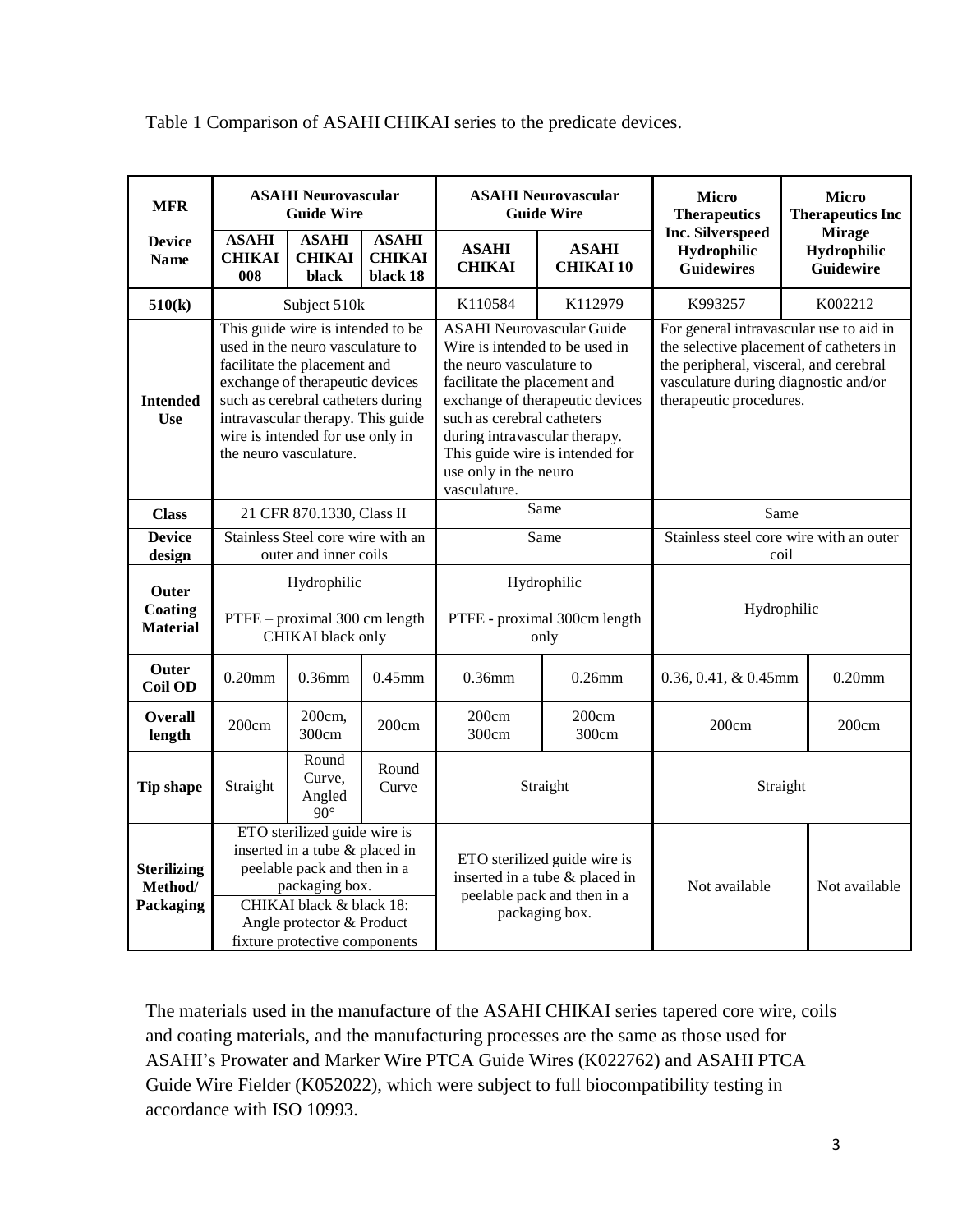#### **Non-clinical Performance Data:**

The safety and effectiveness of the ASAHI CHIKAI series line extension was evaluated in bench testing that followed the recommendations in the FDA guidance document: Coronary and Cerebrovascular Guidewire Guidance. Table 2 provides a summary of the bench test methods, results and conclusions. Acceptance criteria for each of the tests were determined by prior comparative testing with predicate devices, ASAHI's established guide wire specifications, and clinical experience.

| <b>Test</b>                                                   | <b>Test Method Summary</b>                                                                                                                                                                                                                                                                                                                      | Results/Conclusions                                                                                                                                                                                             |
|---------------------------------------------------------------|-------------------------------------------------------------------------------------------------------------------------------------------------------------------------------------------------------------------------------------------------------------------------------------------------------------------------------------------------|-----------------------------------------------------------------------------------------------------------------------------------------------------------------------------------------------------------------|
| Tensile<br>Strength                                           | To determine maximum allowable tensile<br>load between connections, guide wire is<br>fixed in the Tensile Testing Machine and<br>pulled until failure.                                                                                                                                                                                          | All test articles met established tensile<br>strength acceptance criteria. Acceptance<br>criteria determined by evaluation of<br>predicate devices and ASAHI's<br>established tensile strength specifications.  |
| <b>Torque Strength</b>                                        | To determine torque strength, distal end is<br>inserted & advanced through simulated<br>model. Distal tip is held stationary while<br>proximal end is rotated until failure.                                                                                                                                                                    | All test articles met the acceptance<br>criteria. Acceptance criteria determined<br>by evaluation of predicate devices and<br>ASAHI's established torque strength<br>specifications.                            |
| Torqueability                                                 | To determine torque response, guidewire is<br>inserted through catheter & into Rotational<br>Response model. Proximal end is rotated<br>and the torque response at distal end is<br>measured.                                                                                                                                                   | All test articles met the acceptance<br>criteria. Torque response is similar or<br>better than predicate.                                                                                                       |
| <b>Tip Flexibility</b>                                        | To determine flexibility of the distal end, the<br>force to deflect the guide wire is measured<br>by a force analyzer attached to a load cell.                                                                                                                                                                                                  | All test articles met established Tip<br>Flexibility acceptance criteria.<br>Acceptance criteria determined by<br>evaluation of predicate devices and<br>ASAHI's established Tip Flexibility<br>specifications. |
| Coating<br>Adherence                                          | Integrity of coated outer coil & core wire is<br>determined before, and after, pretreatment<br>and manipulation in excess of that expected<br>in clinical use.                                                                                                                                                                                  | Test results confirmed that the integrity of<br>the coating was maintained during<br>simulated clinical use in all test articles.                                                                               |
| <b>Coating Integrity</b><br>& Particulate<br>Characterization | Coating integrity and particulates were<br>evaluated. The test samples were advanced<br>through a microcatheter to the target<br>location, retracted and the coating inspected<br>under magnification. All particulate matter<br>generated during insertion/retraction of the<br>guidewire was counted & classified by their<br>particle sizes. | This testing characterized the coating<br>integrity and particulate generation during<br>simulated use.                                                                                                         |
| Catheter<br>Compatibility                                     | Catheter compatibility is evaluated by<br>measuring the force to withdraw the guide<br>wire that has been inserted through the test<br>catheter.                                                                                                                                                                                                | All test articles met the acceptance<br>criteria. Resistance to catheter<br>withdrawal is similar or better than<br>predicate.                                                                                  |
| Bench<br>(Simulated)<br>Testing                               | To simulate clinical use, guidewire is<br>inserted through guide catheter placed in<br>simulated model and advanced to target area.<br>Interventional catheter is inserted over<br>guidewire & advanced to target cerebral<br>artery multiple times.                                                                                            | Test results on all test articles confirmed<br>guide wire performance. Guidewire<br>reached target area and interventional<br>catheter was successfully advanced over<br>guidewire to target site.              |

Table 2 ASAHI CHIKAI series Bench Test Summary